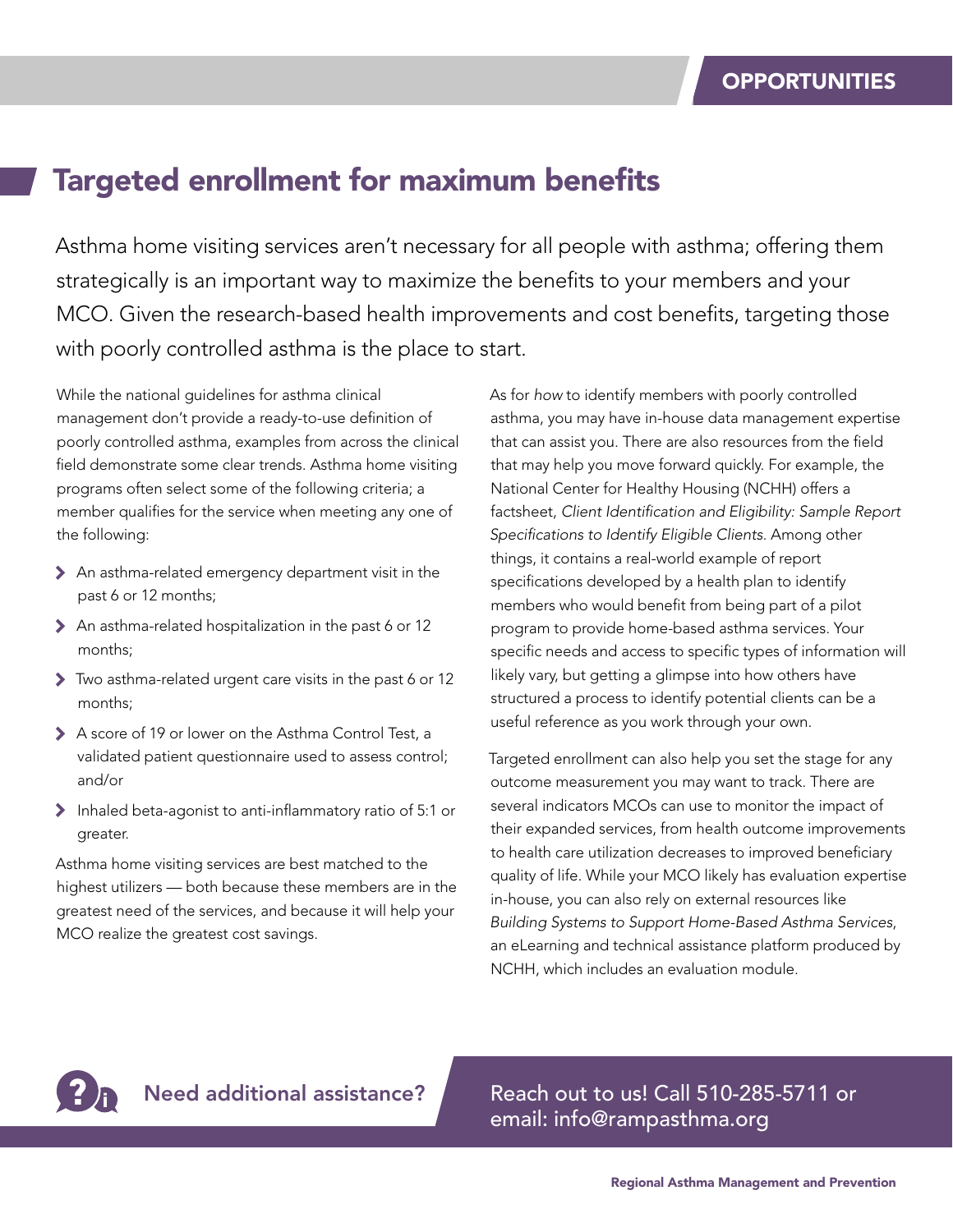## William Seportunities

#### Diverse models for program structure and design

There is no "one size fits all" approach to structuring and implementing asthma home visiting services.

Rather, there are many different program models, giving MCOs a great deal of flexibility for determining how to best accommodate needs of members, quality assurance, staffing capabilities, community partnerships and cost considerations.

For a deeper dive, the U.S. Environmental Protection Agency's *Implementing an Asthma Home Visit Program: 10 Steps To Help Health Plans Get Started* is an excellent resource; below is a quick recap of some typical considerations.

Some MCOs may prefer to build a new asthma-specific program in-house. Others may opt to take an existing home visiting program focused on other topics and build on its established infrastructure by adding asthma. Still other MCOs may decide to connect with external partners such as clinics, community-based organizations, public health departments or other third-party vendors to provide the services.

Help is out there: California benefits from an array of asthma home visiting programs serving communities in Southern California, the Central Valley and the Bay

 $P_{Q}$ 

 $\overline{Q}$ 

 $\mathbf{o}$ 

 $\sqrt{2}$ 

Area. Some have extensive experience working with MCO<sub>s</sub>.

Regardless of the approach your MCO takes, you'll expand the number of valuable resources available to your members.



Much like program structure, MCOs can also lean on ready-to-go resources to determine the nuts and bolts of program design. Of course, you'll tailor your program to meet your own needs, but that likely means making small tweaks to existing resources rather than reinventing the wheel. There are already a number

of standardized and tested tools and materials you can take advantage of. The EPA's 10 Steps guide mentioned above is one such example. Another is *Building Systems to Support Home-Based Asthma Services*, an eLearning and technical assistance platform produced by the National Center for Healthy Housing. The platform provides video modules and a wide range of easy-to-access technical assistance tools.

Last but most certainly not least, any asthma home visiting service you provide to your members — no matter how it's structured or designed — can also rely on the resources and expertise that may already be on the ground. For example, tough environmental trigger remediation problems uncovered by a home visit may be too difficult for an MCO's program to handle; when that's the case, county healthy housing programs may be able to step in. Similarly, sometimes MCOs may find it useful to tap into groups like local medical foundations and hospital community benefit programs to help provide a more complete range of home visiting equipment and supplies such as mattress covers and HEPA vacuums.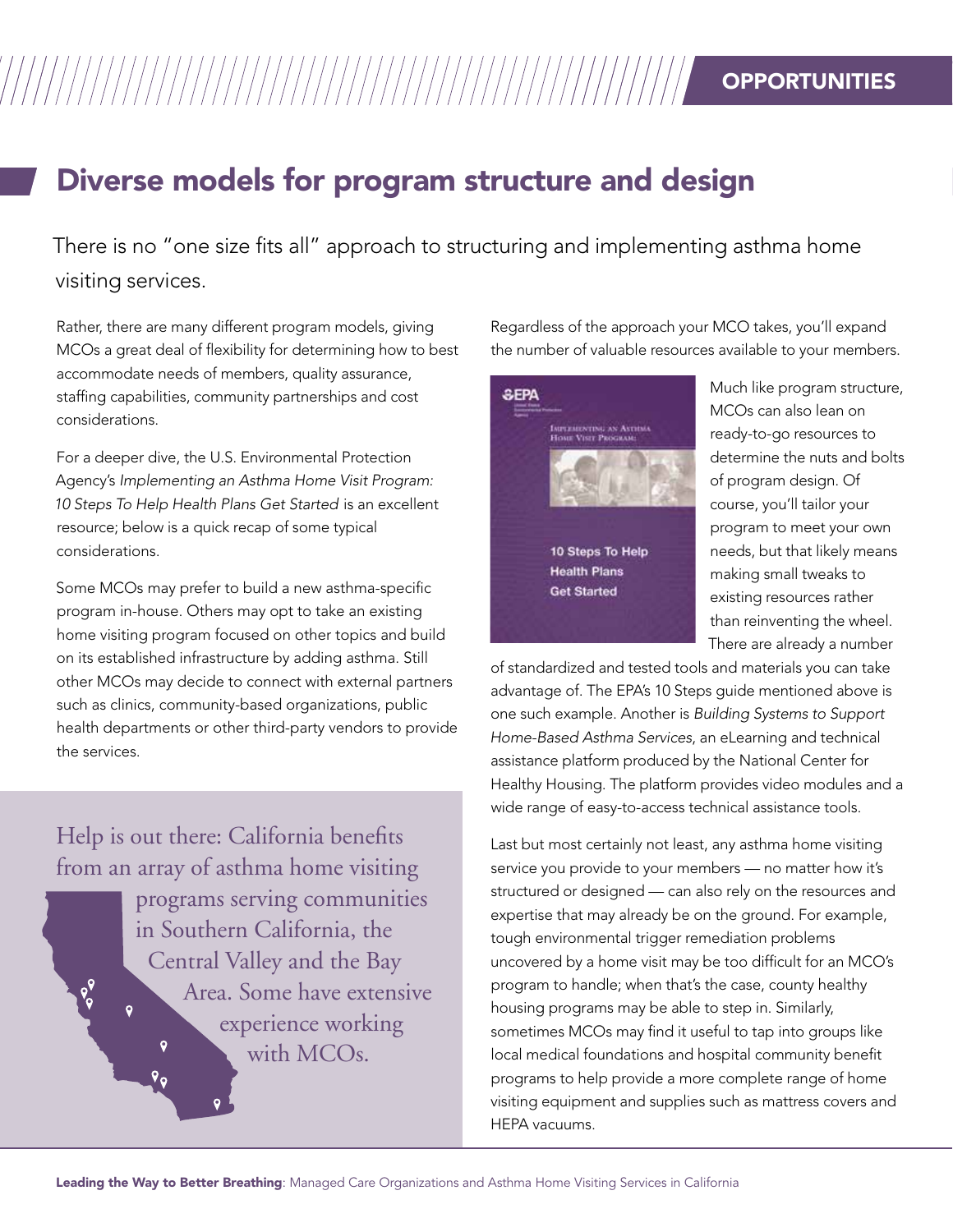#### **OPPORTUNITIES**

#### Workforce options and resources

Regardless of which program structure you use, there's a good chance your MCO will want to take advantage of resources related to developing the workforce that will ultimately deliver the services.

Asthma home visiting services have traditionally relied heavily on qualified, non-licensed professionals to deliver anywhere from some to all of the support to members.

Of course, the mix of professionals is ultimately up to you. Some services are staffed fully by licensed providers like nurses, who manage cases including conducting home visits. More commonplace are services where home visiting staff have clear connections to licensed practitioners (e.g., often as supervisors) but are themselves non-licensed. The use of qualified, non-licensed staffing configurations seen in the field is typically a function of multiple factors including costs — licensed staff are simply more expensive — or needing extremely high levels of cultural familiarity and expertise to connect with a variety of populations.

There are several resources you can take advantage of to quickly help staff build the requisite skills to provide effective services. Here are just a few:

7 California Breathing, a program of the California Department of Public Health, runs the Asthma Management Academy, which is a curriculum that meets the unique needs of non-licensed members of the asthma care team. These include community health workers, *promotoras de salud*, health or patient advocates, and others with trusted relationships who visit the homes of those in underserved areas. CDPH is



offering the AsMA curriculum as a series of in-person training modules for these valued members of the asthma care team. See [https://www.cdph.ca.gov/Programs/](https://www.cdph.ca.gov/Programs/CCDPHP/DEODC/EHIB/CPE/Pages/Asma.aspx) [CCDPHP/DEODC/EHIB/CPE/Pages/Asma.aspx](https://www.cdph.ca.gov/Programs/CCDPHP/DEODC/EHIB/CPE/Pages/Asma.aspx) for more details.

- 7 The Association of Asthma Educators (AAE), a national organization developed to strengthen the asthma educator workforce, offers a variety of trainings and resources. Classes include preparatory sessions for those reading for the Certified Asthma Educator exam, as well as more introductory trainings for community health workers. See <https://www.asthmaeducators.org/> for more.
- The Asthma Community Network has resource banks, including Community Health Worker (CHW) Training Programs. This tool was designed to help you find existing training options for CHWs in your community and nationally. For more information, visit [www.](www.asthmacommunitynetwork.org/chw_programs) [asthmacommunitynetwork.org/chw\\_programs](www.asthmacommunitynetwork.org/chw_programs).
- 7 Many community colleges in California are excellent pipelines for the health education workforce. For example, City College of San Francisco offers a Community Health Worker Certificate Program. Loma Linda University also trains Community Health Workers. Community colleges in your area may be able to offer trainings and services to meet your own needs.
- 7 Non-profit organizations are another source of training support. As just two examples, Vision y Compromiso and Esperanza Community Housing Corporation offer a wide range of training and capacity building support services for CHWs/*promotoras de salud*.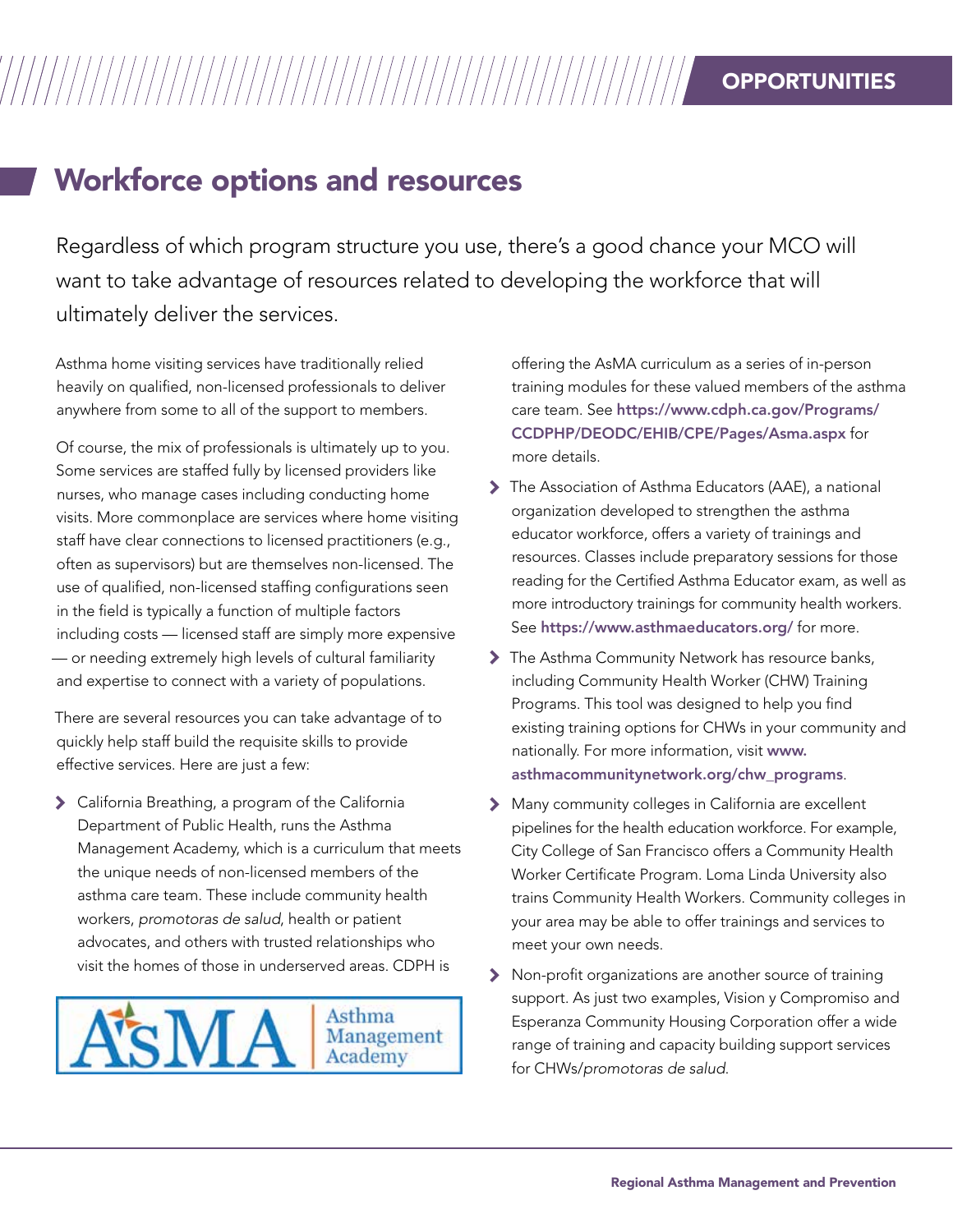### Future policy and financing supports

As described throughout this document, MCOs can support asthma home visiting services now, and some MCOs in California are already doing so.

There are also some exciting new opportunities on the horizon. RAMP and the California Asthma Financing Workgroup, a diverse set of stakeholders including home visiting program leaders, health care advocates and medical providers, are helping to implement policy changes to make it even easier for MCOs to provide asthma home visiting services to members with poorly controlled asthma.



California Senator Melissa Hurtado (right) introduces legislation to expand asthma home visiting services to low-income families.

Currently Medi-Cal doesn't reimburse for asthma home visits provided by non-licensed professionals, but help is on the way. Specifically, the FY 2019–2020 budget makes a one-time \$15 million appropriation for asthma-related environmental mitigation, education, and diseasemanagement services. For up to date details about implementation, please visit <www.rampasthma.org>.

In the meantime, MCOs do have some options to support asthma home visiting services. For instance, MCOs can use funding from their administrative — rather than medical budgets — to support home visitors. Additionally, MCOs may have already-funded internal staff (e.g., disease management staff) with capacity to take on home visits for members with the highest need.

More broadly, the outlook on prevention-oriented health care in California is looking bright. For example, Medi-Cal is currently implementing its Health Homes Program (HHP), which, through managed care plans, offers additional education and community support for members with complex chronic conditions, including asthma. Similarly, Medi-Cal's Whole Person Care Pilot program can provide housing supports to members with some of the toughest physical and behavioral challenges.

CRAMP and our partners are working toward policy changes to make it even easier<br>for MCOs to provide asthma home visiting services to members with poorly<br>controlled asthma. for MCOs to provide asthma home visiting services to members with poorly controlled asthma.<br>
<u>Example</u> 2014<br>
Ning the Way to Better Breathing: